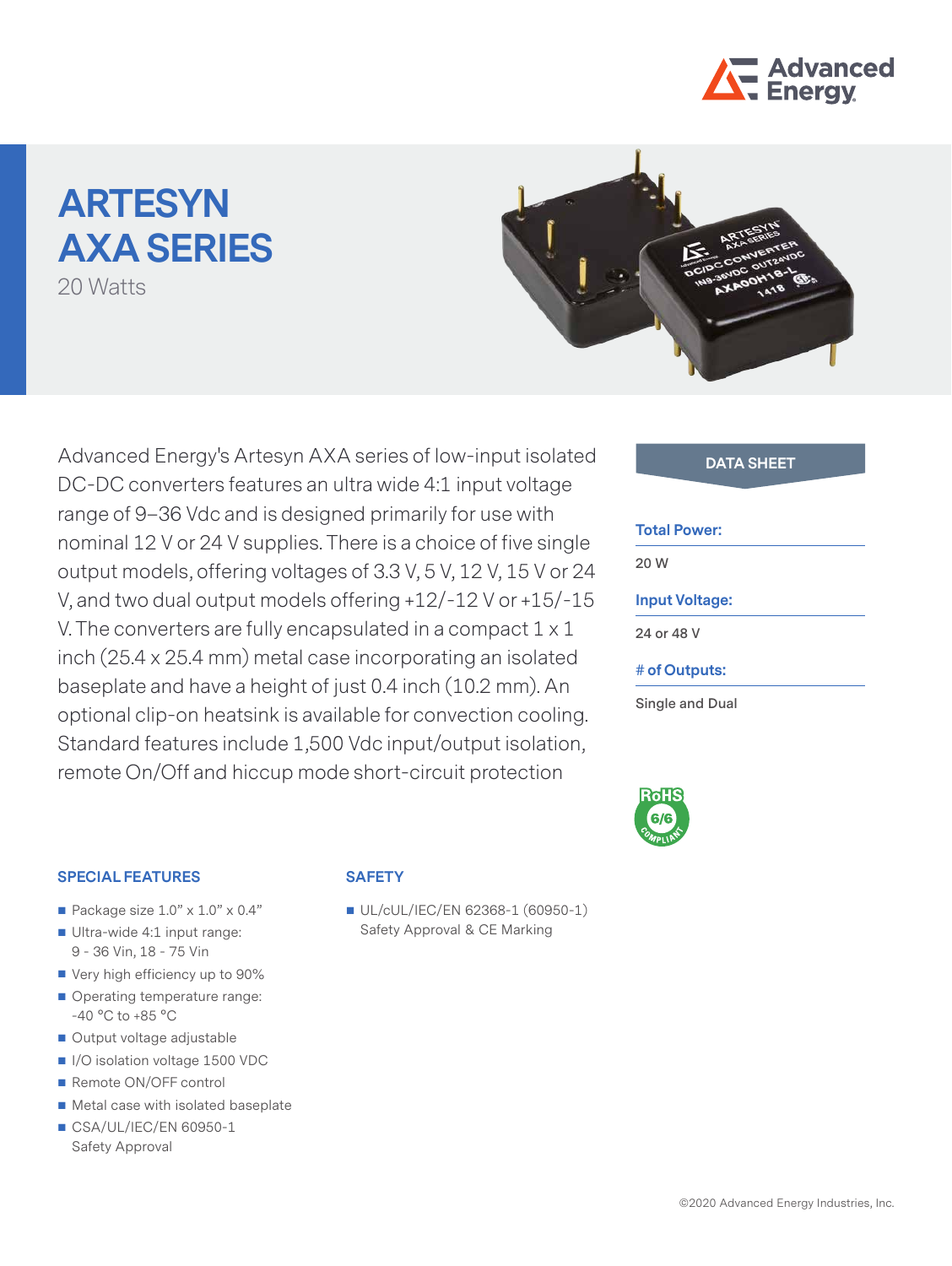# **ELECTRICAL SPECIFICATIONS**

| Input                    |                                                                                                               |  |  |  |
|--------------------------|---------------------------------------------------------------------------------------------------------------|--|--|--|
| Input range              | 9 - 36 Vdc, 18 - 75 Vdc                                                                                       |  |  |  |
| Efficiency               | 89% @ 12 Vo                                                                                                   |  |  |  |
| Output                   |                                                                                                               |  |  |  |
| Voltage tolerance        | ±1.0%                                                                                                         |  |  |  |
| Line regulation          | ±0.2% for single output, ±0.5% for dual output                                                                |  |  |  |
| Load regulation          | ±0.2% for 12 V, 15 V and 24 V, ±0.5% for 3.3 V and 5 V.<br>±1.0% for dual output                              |  |  |  |
| Noise/ripple             | 3.3 V and 5 V Models: 75 mV; 12 V and 15 V Models: 100 mV;<br>24 V Models: 150 mV; Dual Output Models: 100 mV |  |  |  |
| Overload protection      | 150% typ of Io max, hiccup                                                                                    |  |  |  |
| Short circuit protection | Hiccup mode                                                                                                   |  |  |  |
| Switching frequency      | 330 KHz                                                                                                       |  |  |  |
| <b>Isolation</b>         |                                                                                                               |  |  |  |
| I/O isolation            | I/O: 1500 Vdc                                                                                                 |  |  |  |
| Insulation resistance    | 1000 Mohm                                                                                                     |  |  |  |
| Insulation capacitance   | 1500 pF                                                                                                       |  |  |  |

# **ENVIRONMENTAL SPECIFICATIONS**

| Operating ambient temperature range | -40 °C to +85 °C         |
|-------------------------------------|--------------------------|
| Storage temperature                 | $-50 °C$ to $+125 °C$    |
| Humidity                            | 5% to 95% non-condensing |
| <b>MTBF</b>                         | 346 Khrs calculated      |

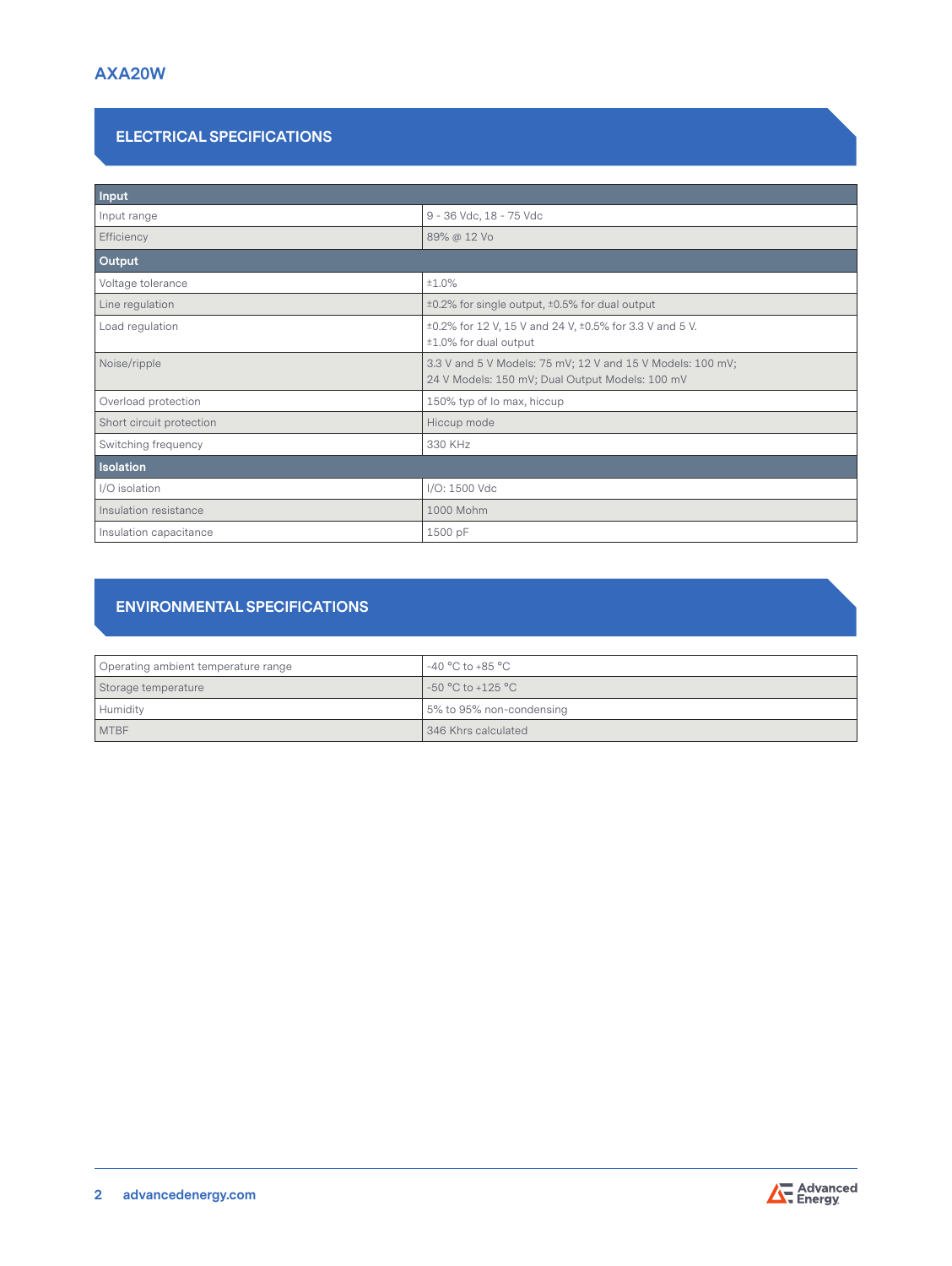# **AXA20W**

# **ORDERING INFORMATION**

| <b>Part Number</b> | <b>Input Voltage</b> | <b>Output Voltage</b> | <b>Output Current</b> | <b>Efficiency</b> | Power |
|--------------------|----------------------|-----------------------|-----------------------|-------------------|-------|
| AXA04F18-L         | $9 - 36$ Vdc         | 3.3 V                 | 4.5 A                 | 87%               | 15 W  |
| AXA04A18-L         | $9 - 36$ Vdc         | 5 V                   | 4A                    | 89%               | 20 W  |
| AXA01B18-L         | $9 - 36$ Vdc         | 12 V                  | 1.67 A                | 89%               | 20 W  |
| AXA01C18-L         | $9 - 36$ Vdc         | 15 V                  | 1.33 A                | 89%               | 20 W  |
| AXA00H18-L         | $9 - 36$ Vdc         | 24 V                  | 0.835 A               | 88%               | 20 W  |
| AXA00BB18-L        | $9 - 36$ Vdc         | ±12V                  | ±0.835 A              | 89%               | 20 W  |
| AXA00CC18-L        | $9 - 36$ Vdc         | ±15V                  | ±0.67 A               | 89%               | 20 W  |
| AXA04F36-L         | 18 - 75 Vdc          | 3.3 V                 | 4.5A                  | 88%               | 15 W  |
| AXA04A36-L         | 18 - 75 Vdc          | 5 V                   | 4A                    | 89%               | 20 W  |
| AXA01B36-L         | 18 - 75 Vdc          | 12 V                  | 1.67 A                | 89%               | 20 W  |
| AXA01C36-L         | 18 - 75 Vdc          | 15 V                  | 1.33 A                | 89%               | 20 W  |
| AXA00H36-L         | 18 - 75 Vdc          | 24 V                  | 0.835 A               | 88%               | 20 W  |
| AXA00BB36-L        | 18 - 75 Vdc          | ±12V                  | ±0.835 A              | 89%               | 20 W  |
| AXA00CC36-L        | 18 - 75 Vdc          | ±15V                  | ±0.67 A               | 89%               | 20 W  |

# **MECHANICAL DIMENSIONS**



• All dimensions in mm (inches)

• Tolerance: X.X±0.25 (X.XX±0.01)

X.XX±0.13 ( X.XXX±0.005) • Pin diameter Ø 1.0 ±0.05 (0.04±0.002)

# Heatsink (Option –HS)





| <b>Pin Connections</b> |               |               |  |  |  |  |
|------------------------|---------------|---------------|--|--|--|--|
| Pin                    | Single Output | Dual Output   |  |  |  |  |
|                        | $+V$ in       | $+V$ in       |  |  |  |  |
| $\overline{2}$         | $-Vin$        | $-Vin$        |  |  |  |  |
| 3                      | +Vout         | $+$ Vout      |  |  |  |  |
| 4                      | Trim          | Common        |  |  |  |  |
| 5                      | $-V$ out      | -Vout         |  |  |  |  |
| 6                      | Remote On/Off | Remote On/Off |  |  |  |  |